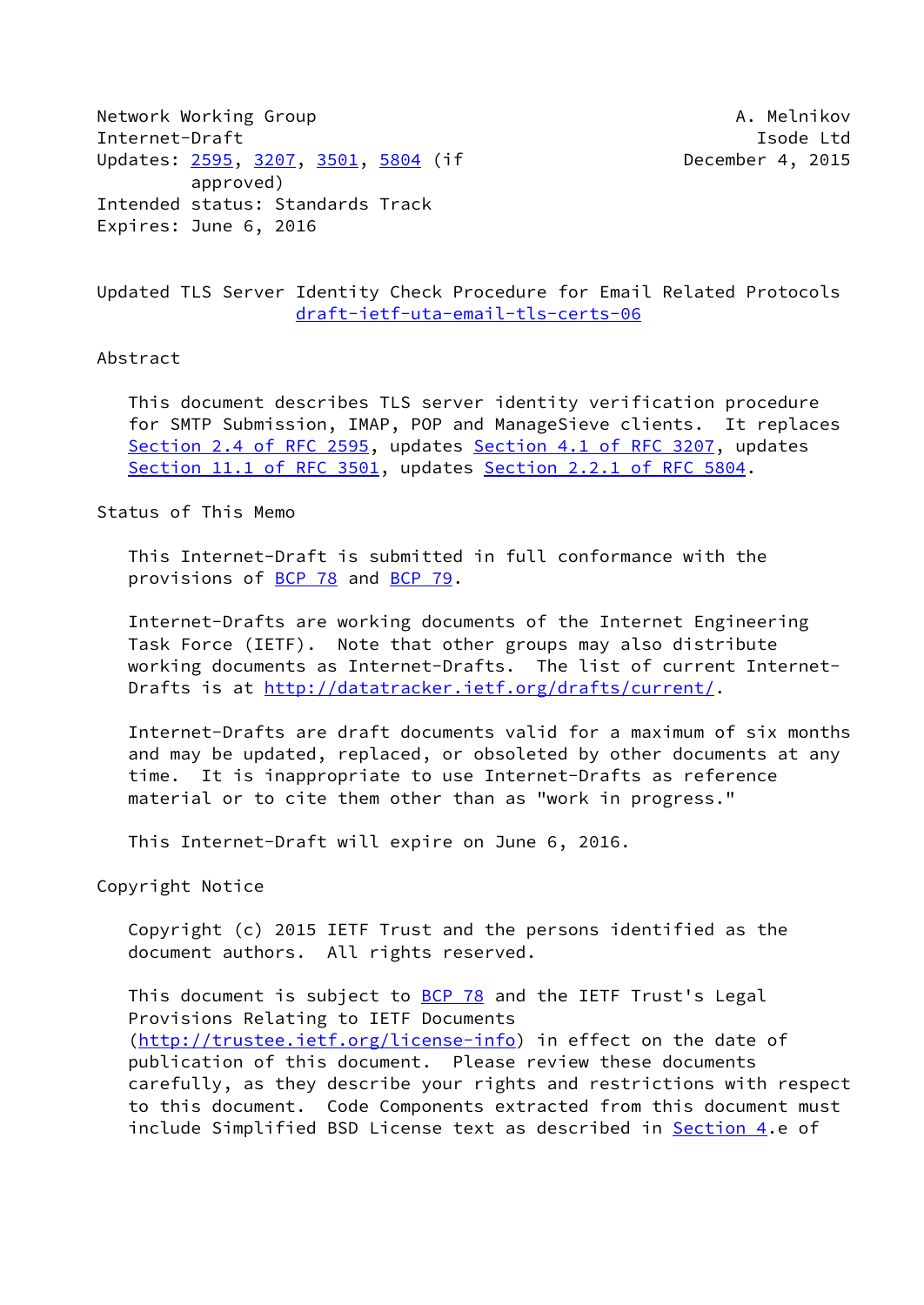<span id="page-1-1"></span>Internet-Draft TLS Server Identity Check for Email December 2015

 the Trust Legal Provisions and are provided without warranty as described in the Simplified BSD License.

```
Table of Contents
```

|                                                              | $\overline{2}$  |
|--------------------------------------------------------------|-----------------|
| Conventions Used in This Document<br>2.                      | $\overline{3}$  |
| Email Server Certificate Verification Rules<br>3.            | $\overline{3}$  |
| Compliance Checklist for Certification Authorities<br>4.     | $\overline{5}$  |
| 4.1. Notes on handling of SRV-ID by Certificate Authorities. | 5               |
| 5. Compliance Checklist for Mail Service Providers and       |                 |
| Certificate Signing Request generation tools                 | $\overline{5}$  |
| 5.1. Notes on hosted domains                                 | $\underline{6}$ |
| 6.                                                           | 6               |
| 7.                                                           | $\overline{1}$  |
| 8.                                                           | $\mathbf I$     |
| 9.                                                           | $\mathbf{I}$    |
| Normative References<br>9.1.                                 | $\overline{1}$  |
| 9.2. Informative References                                  | 8               |
| Appendix A. Acknowledgements                                 | 10              |
| Appendix B. Changes since draft-ietf-uta-email-tls-certs-00  | 10              |
| Author's Address<br>.                                        | 10              |
|                                                              |                 |

## <span id="page-1-0"></span>[1](#page-1-0). Introduction

 Use of TLS by SMTP Submission, IMAP, POP and ManageSieve clients is described in [\[RFC3207](https://datatracker.ietf.org/doc/pdf/rfc3207)], [\[RFC3501](https://datatracker.ietf.org/doc/pdf/rfc3501)], [[RFC2595\]](https://datatracker.ietf.org/doc/pdf/rfc2595) and [\[RFC5804](https://datatracker.ietf.org/doc/pdf/rfc5804)] respectively. Each of the documents describes slightly different rules for server certificate identity verification (or doesn't define any rules at all). In reality, email client and server developers implement many of these protocols at the same time, so it would be good to define modern and consistent rules for verifying email server identities using TLS.

 This document describes the updated TLS server identity verification procedure for SMTP Submission [[RFC6409](https://datatracker.ietf.org/doc/pdf/rfc6409)] [\[RFC3207](https://datatracker.ietf.org/doc/pdf/rfc3207)], IMAP [\[RFC3501](https://datatracker.ietf.org/doc/pdf/rfc3501)], POP [\[RFC1939](https://datatracker.ietf.org/doc/pdf/rfc1939)] and ManageSieve [[RFC5804](https://datatracker.ietf.org/doc/pdf/rfc5804)] clients. It replaces Section [2.4 of RFC 2595](https://datatracker.ietf.org/doc/pdf/rfc2595#section-2.4).

 Note that this document doesn't apply to use of TLS in MTA-to-MTA SMTP.

This document provides a consistent TLS server identity verification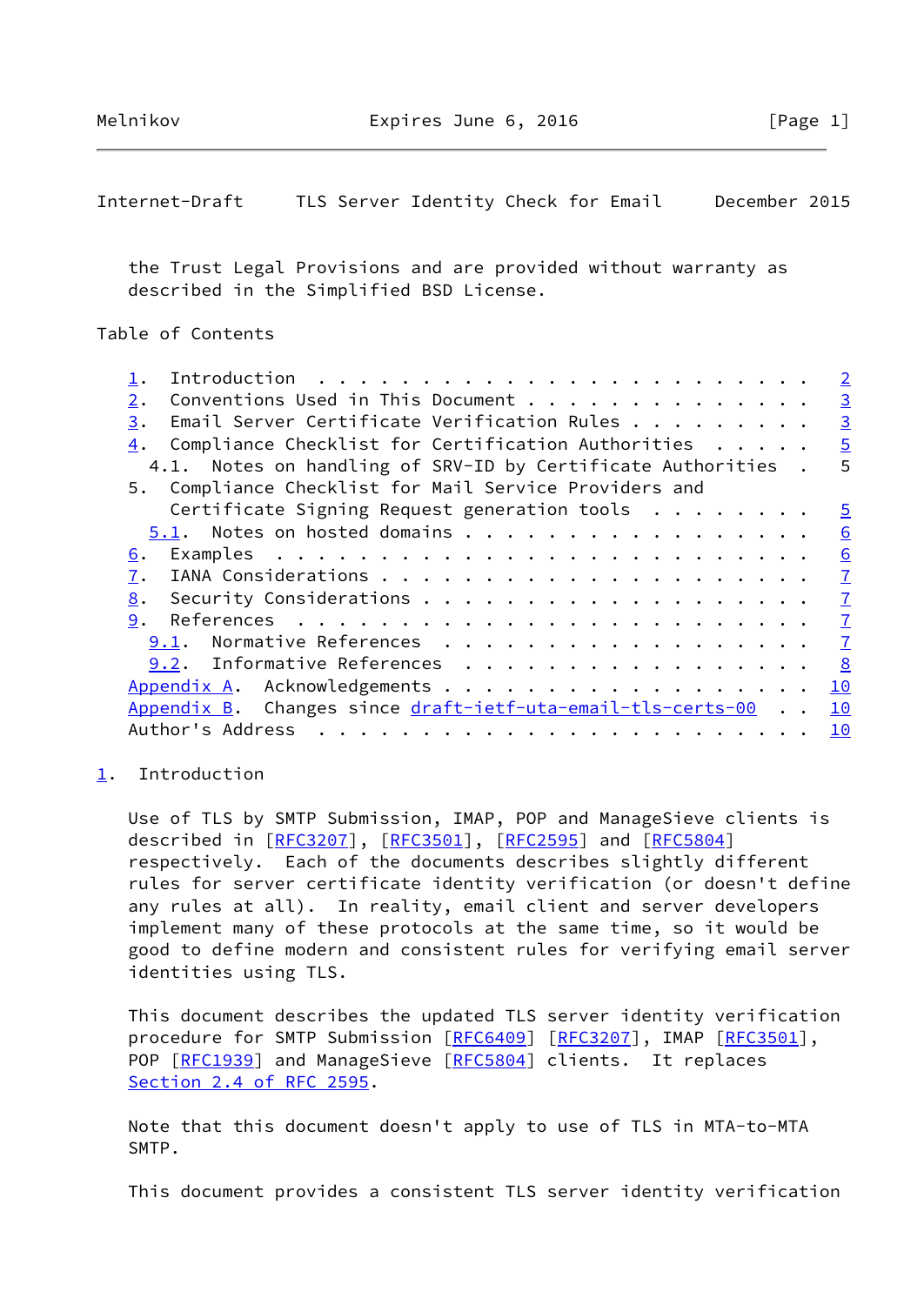procedure across multiple email related protocols. This should make it easier for Certification Authorities and ISPs to deploy TLS for email use, and would enable email client developers to write more secure code.

Melnikov **Expires June 6, 2016** [Page 2]

<span id="page-2-1"></span>Internet-Draft TLS Server Identity Check for Email December 2015

<span id="page-2-0"></span>[2](#page-2-0). Conventions Used in This Document

 The key words "MUST", "MUST NOT", "REQUIRED", "SHALL", "SHALL NOT", "SHOULD", "SHOULD NOT", "RECOMMENDED", "MAY", and "OPTIONAL" in this document are to be interpreted as described in [\[RFC2119](https://datatracker.ietf.org/doc/pdf/rfc2119)].

The following terms or concepts are used through the document:

 reference identifier: (as defined in [[RFC6125](https://datatracker.ietf.org/doc/pdf/rfc6125)]) One of the domain names associated by the email (i.e., an SMTP, IMAP, POP3 or ManageSieve) client with the target email server and optionally an application service type for performing name checks on the server certificate. When name checks are applicable, at least one of the reference identifiers MUST match an [\[RFC6125](https://datatracker.ietf.org/doc/pdf/rfc6125)] DNS-ID or SRV-ID (or if none are present the [[RFC6125\]](https://datatracker.ietf.org/doc/pdf/rfc6125) CN-ID) of the server certificate.

 CN-ID, DNS-ID, SRV-ID and URI-ID are identifier types (see [[RFC6125\]](https://datatracker.ietf.org/doc/pdf/rfc6125) for details). For convenience, their short definitions from [\[RFC6125](https://datatracker.ietf.org/doc/pdf/rfc6125)] are listed below:

 CN-ID = a Relative Distinguished Name (RDN) in the certificate subject field that contains one and only one attribute-type-and value pair of type Common Name (CN), where the value matches the overall form of a domain name (informally, dot- separated letter digit-hyphen labels).

DNS-ID = a subjectAltName entry of type dNSName

 SRV-ID = a subjectAltName entry of type otherName whose name form is SRVName

 URI-ID = a subjectAltName entry of type uniformResourceIdentifier whose value includes both (i) a "scheme" and (ii) a "host" component (or its equivalent) that matches the "reg-name" rule (where the quoted terms represent the associated [\[RFC5234](https://datatracker.ietf.org/doc/pdf/rfc5234)]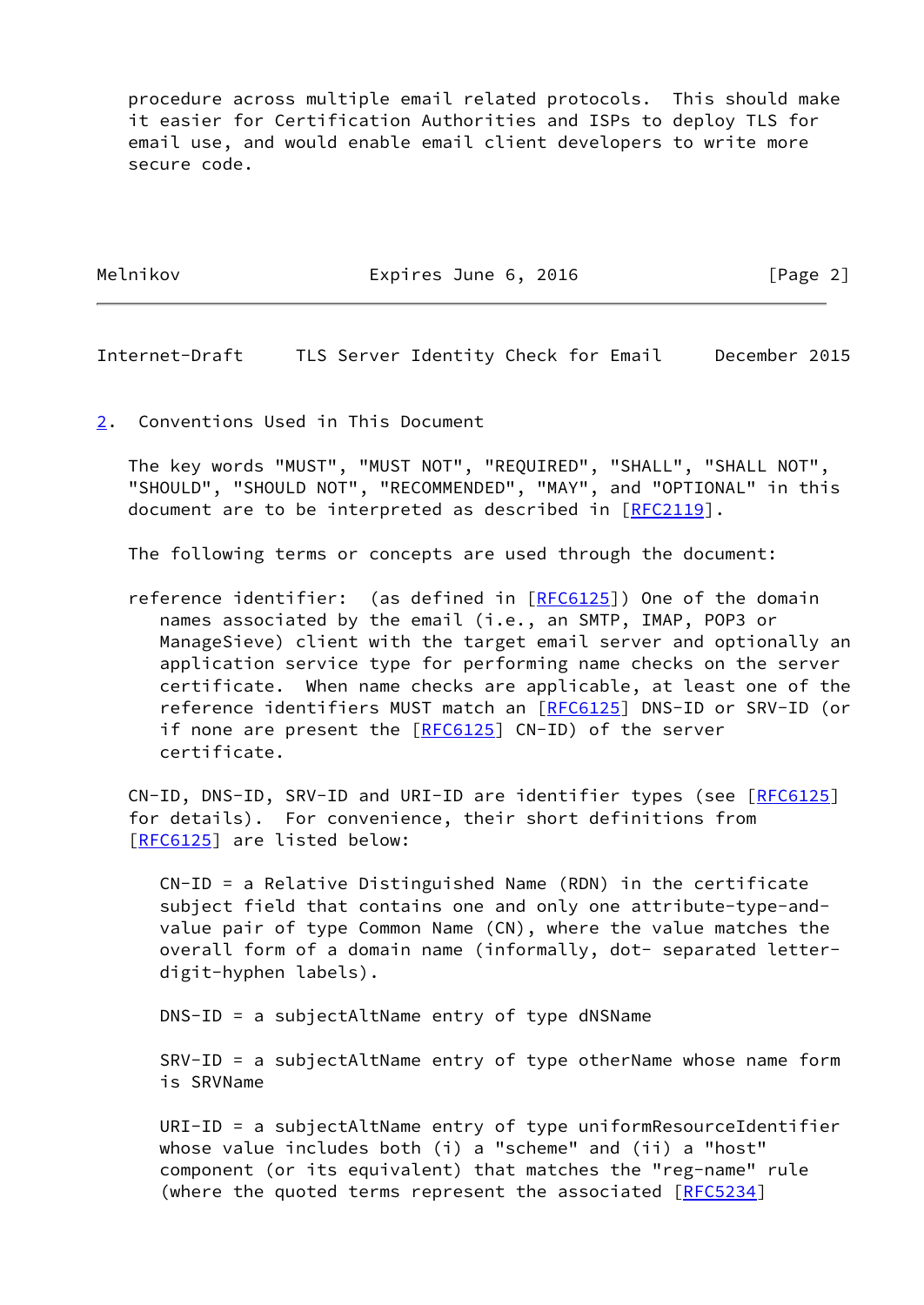productions from [\[RFC3986](https://datatracker.ietf.org/doc/pdf/rfc3986)]).

## <span id="page-3-0"></span>[3](#page-3-0). Email Server Certificate Verification Rules

 During a TLS negotiation, an email client (i.e., an SMTP, IMAP, POP3 or ManageSieve client) MUST check its understanding of the server hostname against the server's identity as presented in the server Certificate message, in order to prevent man-in-the-middle attacks. This check is only performed after the server certificate passes certification path validation as described in **Section [6 of \[RFC5280\]](https://datatracker.ietf.org/doc/pdf/rfc5280#section-6)**. Matching is performed according to the rules specified in [Section](https://datatracker.ietf.org/doc/pdf/rfc6125#section-6) 6 of [RFC6125], including "certificate pinning" and the procedure on

Melnikov **Expires June 6, 2016** [Page 3]

Internet-Draft TLS Server Identity Check for Email December 2015

 failure to match. The following inputs are used by the verification procedure used in [[RFC6125](https://datatracker.ietf.org/doc/pdf/rfc6125)]:

- 1. For DNS-ID and CN-ID identifier types the client MUST use one or more of the following as "reference identifiers": (a) the domain portion of the user's email address, (b) the hostname it used to open the connection (without CNAME canonicalization). The client MAY also use (c) a value securely derived from (a) or (b), such as using "secure" DNSSEC validated lookup.
- 2. When using email service discovery procedure specified in [\[RFC6186](https://datatracker.ietf.org/doc/pdf/rfc6186)] the client MUST also use the domain portion of the user's email address as another "reference identifier" to compare against SRV-ID identifier in the server certificate.

The rules and guidelines defined in [\[RFC6125](https://datatracker.ietf.org/doc/pdf/rfc6125)] apply to an email server certificate, with the following supplemental rules:

- 1. Support for the DNS-ID identifier type (subjectAltName of dNSName type [\[RFC5280](https://datatracker.ietf.org/doc/pdf/rfc5280)]) is REQUIRED in Email client software implementations.
- 2. Support for the SRV-ID identifier type (subjectAltName of SRVName type [\[RFC4985](https://datatracker.ietf.org/doc/pdf/rfc4985)]) is REQUIRED for email client software implementations that support  $[REC6186]$ . List of SRV-ID types for email services is specified in [[RFC6186\]](https://datatracker.ietf.org/doc/pdf/rfc6186). For the ManageSieve protocol the service name "sieve" is used.
- 3. URI-ID identifier type (subjectAltName of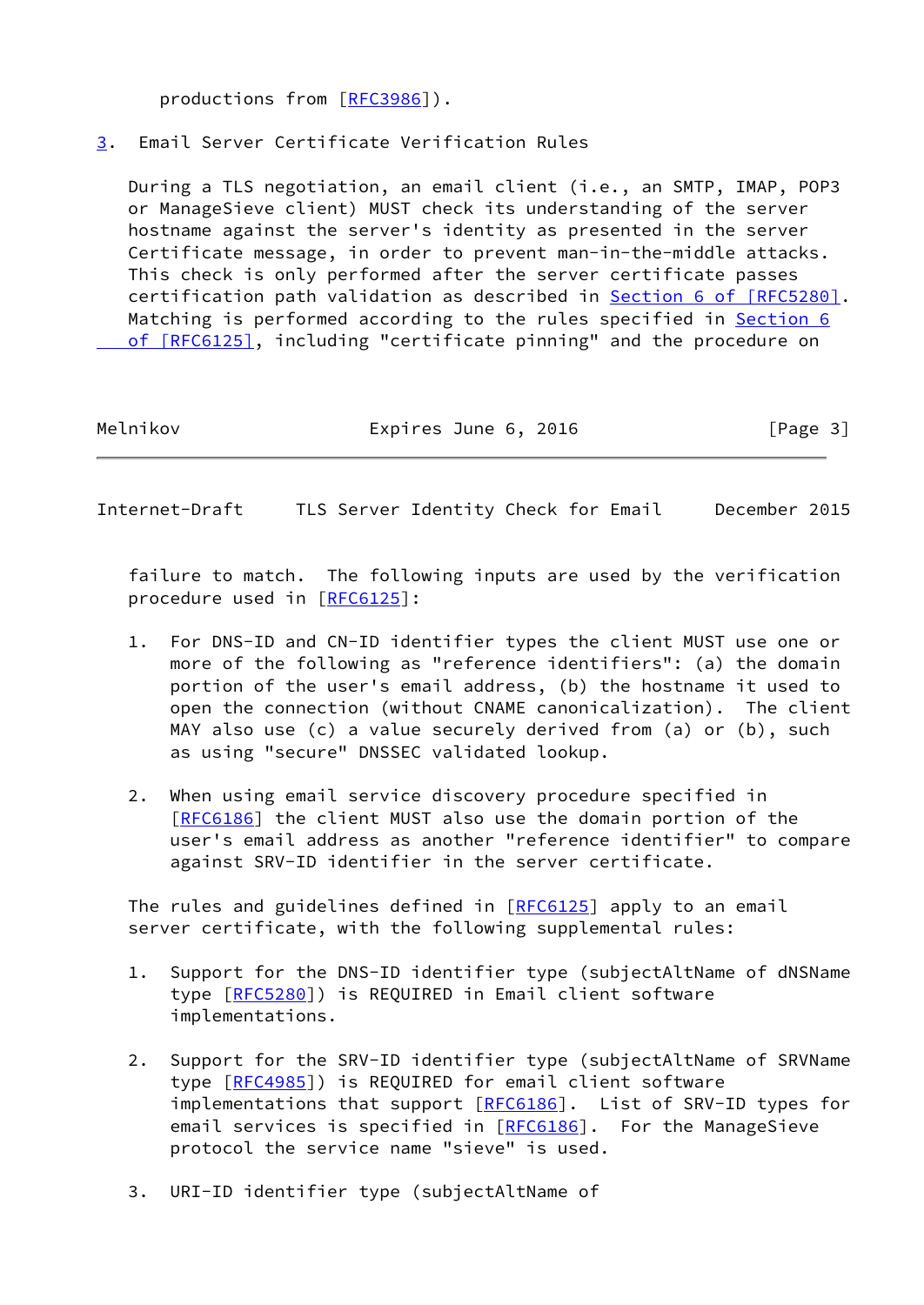uniformResourceIdentifier type [[RFC5280\]](https://datatracker.ietf.org/doc/pdf/rfc5280)) MUST NOT be used by clients for server verification, as URI-ID were not historically used for email.

- 4. For backward compatibility with deployed software CN-ID identifier type (CN attribute from the subject name, see [\[RFC6125](https://datatracker.ietf.org/doc/pdf/rfc6125)]) MAY be used for server identity verification.
- 5. Email protocols allow use of certain wilcards in identifiers presented by email servers. The "\*" wildcard character MAY be used as the left-most name component of DNS-ID or CN-ID in the certificate. For example, a DNS-ID of \*.example.com would match a.example.com, foo.example.com, etc. but would not match example.com. Note that the wildcard character MUST NOT be used as a fragment of the left-most name component (e.g., \*oo.example.com, f\*o.example.com, or foo\*.example.com).

Melnikov **Expires June 6, 2016** [Page 4]

<span id="page-4-1"></span>Internet-Draft TLS Server Identity Check for Email December 2015

- <span id="page-4-0"></span>[4](#page-4-0). Compliance Checklist for Certification Authorities
	- 1. CA MUST support issuance of server certificates with DNS-ID identifier type (subjectAltName of dNSName type [\[RFC5280](https://datatracker.ietf.org/doc/pdf/rfc5280)]).
	- 2. CA MUST support issuance of server certificates with SRV-ID identifier type (subjectAltName of SRVName type [\[RFC4985](https://datatracker.ietf.org/doc/pdf/rfc4985)]) for each type of email service. See [Section 4.1](#page-4-2) for more discussion on what this means for Certification Authorities.
	- 3. For backward compatibility with deployed client base, CA MUST support issuance of server certificates with CN-ID identifier type (CN attribute from the subject name, see [[RFC6125](https://datatracker.ietf.org/doc/pdf/rfc6125)]).
	- 4. CA MAY allow "\*" (wildcard) as the left-most name component of DNS-ID or CN-ID in server certificates it issues.

<span id="page-4-2"></span>[4.1](#page-4-2). Notes on handling of SRV-ID by Certificate Authorities

 TBD. List some possible recommendations and limitations of different approaches.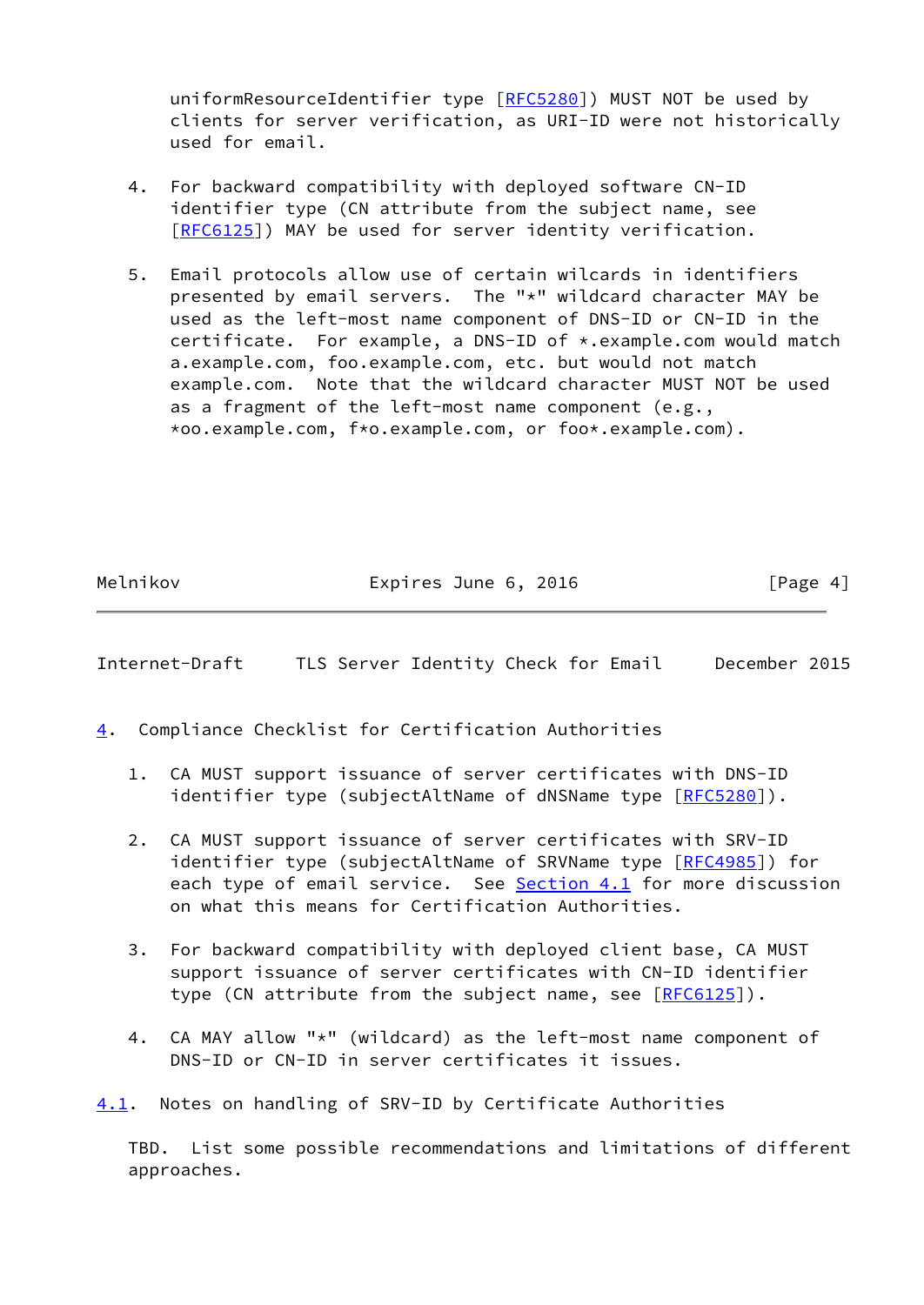- <span id="page-5-3"></span>[5](#page-5-3). Compliance Checklist for Mail Service Providers and Certificate Signing Request generation tools
	- 1. MUST include the DNS-ID identifier type in Certificate Signing Requests for the host name(s) where the email server(s) are running. SHOULD include the DNS-ID identifier type in Certificate Signing Requests for the domain portion of served email addresses.
	- 2. If the email services provided are discoverable using DNS SRV as specified in [\[RFC6186](https://datatracker.ietf.org/doc/pdf/rfc6186)], the Mail Service Provider MUST include the SRV-ID identifier type for each type of email service in Certificate Signing Requests.
	- 3. SHOULD include CN-ID identifier type for the host name where the email server(s) is running in Certificate Signing Requests for backward compatibility with deployed email clients. (Note, a certificate can only include a single CN-ID, so if a mail service is running on multiple hosts, either each host has to use different certificate with its own CN-ID, a single certificate with multiple DNS-IDs, or a single certificate with wildcard in CN-ID can be used).
	- 4. MAY include "\*" (wildcard) as the left-most name component of DNS-ID or CN-ID in Certificate Signing Requests.

| Melnikov | Expires June 6, 2016 | [Page 5] |
|----------|----------------------|----------|
|          |                      |          |

<span id="page-5-1"></span>Internet-Draft TLS Server Identity Check for Email December 2015

<span id="page-5-0"></span>[5.1](#page-5-0). Notes on hosted domains

 TBD. Compare one certificate that contains all hosted domains versa use of SNI or separate IPs for each hosted domain with its own certificate.

<span id="page-5-2"></span>[6](#page-5-2). Examples

 Consider an IMAP-accessible email server which supports both IMAP and IMAPS (IMAP-over-TLS) at the host "mail.example.net" servicing email addresses of the form "user@example.net". A certificate for this service needs to include DNS-IDs of "example.net" (because it is the domain portion of emails) and "mail.example.net" (this is what a user of this server enters manually, if not using [\[RFC6186](https://datatracker.ietf.org/doc/pdf/rfc6186)]). It might also include CN-ID of "mail.example.net" for backward compatibility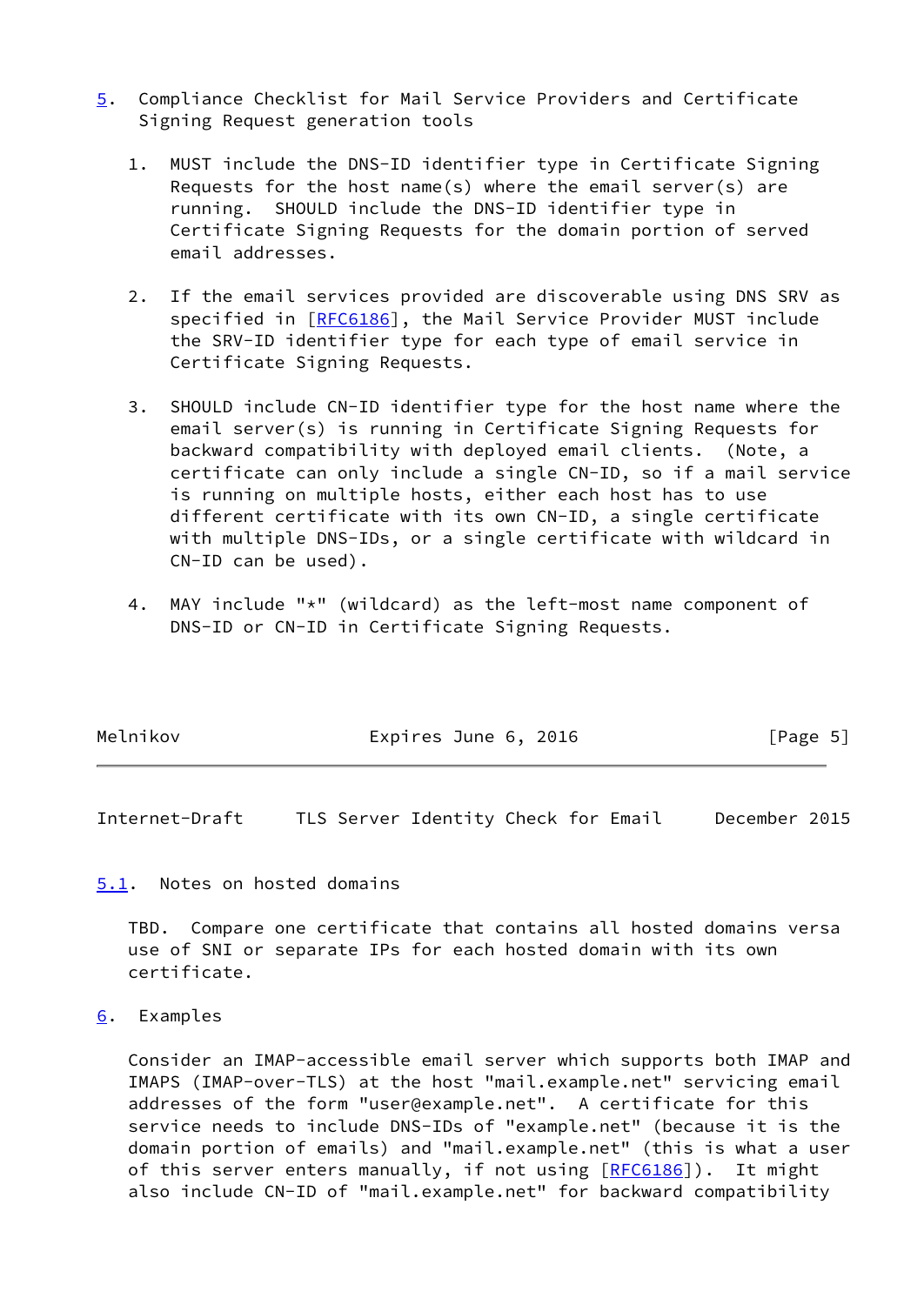with deployed infrastructure.

 Consider the IMAP-accessible email server from the previous paragraph which is additionally discoverable via DNS SRV lookups in domain "example.net" (DNS SRV records "\_imap.\_tcp.example.net" and "\_imaps.\_tcp.example.net"). In addition to DNS-ID/CN-ID identity types specified above, a certificate for this service also needs to include SRV-IDs of "\_imap.example.net" (when STARTTLS is used on the IMAP port) and "\_imaps.example.net" (when TLS is used on IMAPS port). See [\[RFC6186](https://datatracker.ietf.org/doc/pdf/rfc6186)] for more details. (Note that unlike DNS SRV there is no "\_tcp" component in SRV-IDs).

 Consider the IMAP-accessible email server from the first paragraph which is running on a host also known as "mycompany.example.com". In addition to DNS-ID identity types specified above, a certificate for this service also needs to include DNS-ID of "mycompany.example.com" (this is what a user of this server enters manually, if not using [\[RFC6186](https://datatracker.ietf.org/doc/pdf/rfc6186)]). It might also include CN-ID of "mycompany.example.com" instead of the CN-ID "mail.example.net" for backward compatibility with deployed infrastructure. (This is so, because a certificate can only include a single CN-ID)

 Consider an SMTP Submission server at the host "submit.example.net" servicing email addresses of the form "user@example.net" and discoverable via DNS SRV lookups in domain "example.net" (DNS SRV records "\_submission.\_tcp.example.net"). A certificate for this service needs to include SRV-IDs of "\_submission.example.net" (see [\[RFC6186](https://datatracker.ietf.org/doc/pdf/rfc6186)]) along with DNS-IDs of "example.net" and "submit.example.net". It might also include CN-ID of "submit.example.net" for backward compatibility with deployed infrastructure.

|  | Melnikov |
|--|----------|
|  |          |

Expires June 6, 2016 [Page 6]

<span id="page-6-0"></span>Internet-Draft TLS Server Identity Check for Email December 2015

 Consider a host "mail.example.net" servicing email addresses of the form "user@example.net" and discoverable via DNS SRV lookups in domain "example.net", which runs SMTP Submission, IMAPS and POP3S (POP3-over-TLS) and ManageSieve services. Each of the servers can use their own certificate specific to their service (see examples above). Alternatively they can all share a single certificate that would include SRV-IDs of "\_submission.example.net", "\_imaps.example.net", "\_pop3s.example.net" and "\_sieve.example.net"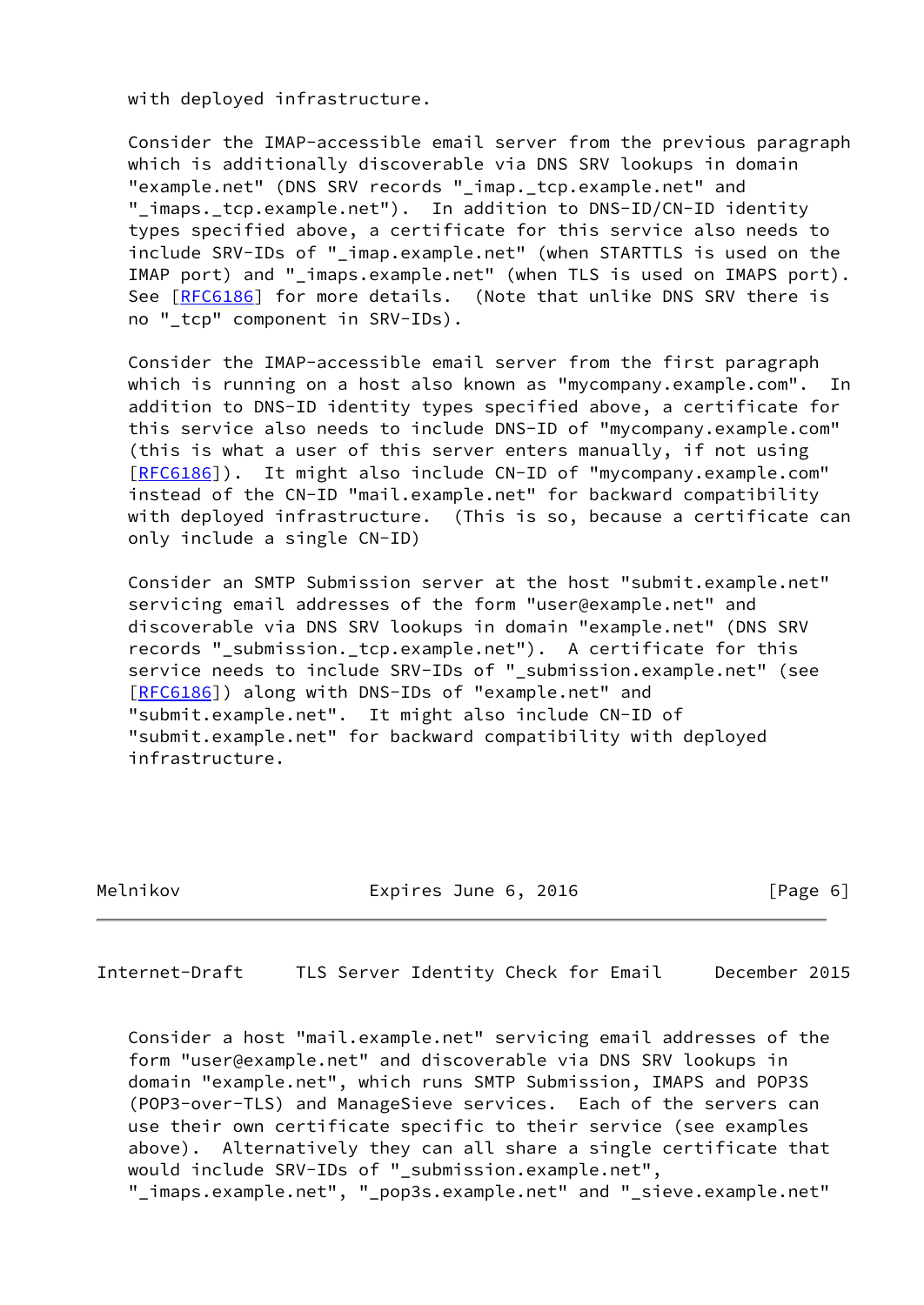along with DNS-IDs of "example.net" and "mail.example.net". It might also include CN-ID of "mail.example.net" for backward compatibility with deployed infrastructure.

<span id="page-7-0"></span>[7](#page-7-0). IANA Considerations

This document doesn't require any action from IANA.

<span id="page-7-1"></span>[8](#page-7-1). Security Considerations

 The goal of this document is to improve interoperability and thus security of email clients wishing to access email servers over TLS protected email protocols, by specifying a consistent set of rules that email service providers, email client writers and Certification Authorities can use when creating server certificates.

 TLS Server Identity Check for Email relies on use of trustworthy DNS hostnames when constructing "reference identifiers" that are checked against an email server certificate. Such trustworthy names are either entered manually (for example if they are advertised on a Mail Service Provider's website), explicitly confirmed by the user (e.g. if they are a target of a DNS SRV lookup) or derived using a secure third party service (e.g. DNSSEC-protected SRV records which are verified by the client or trusted local resolver). Future work in this area might benefit from integration with DANE [[RFC6698\]](https://datatracker.ietf.org/doc/pdf/rfc6698), but it is not covered by this document.

- <span id="page-7-2"></span>[9](#page-7-2). References
- <span id="page-7-3"></span>[9.1](#page-7-3). Normative References
	- [RFC1939] Myers, J. and M. Rose, "Post Office Protocol Version 3", STD 53, [RFC 1939,](https://datatracker.ietf.org/doc/pdf/rfc1939) DOI 10.17487/RFC1939, May 1996, <<http://www.rfc-editor.org/info/rfc1939>>.
	- [RFC2119] Bradner, S., "Key words for use in RFCs to Indicate Requirement Levels", [BCP 14](https://datatracker.ietf.org/doc/pdf/bcp14), [RFC 2119](https://datatracker.ietf.org/doc/pdf/rfc2119), DOI 10.17487/RFC2119, March 1997, <<http://www.rfc-editor.org/info/rfc2119>>.

Melnikov **Expires June 6, 2016** [Page 7]

<span id="page-7-4"></span>Internet-Draft TLS Server Identity Check for Email December 2015

[RFC3207] Hoffman, P., "SMTP Service Extension for Secure SMTP over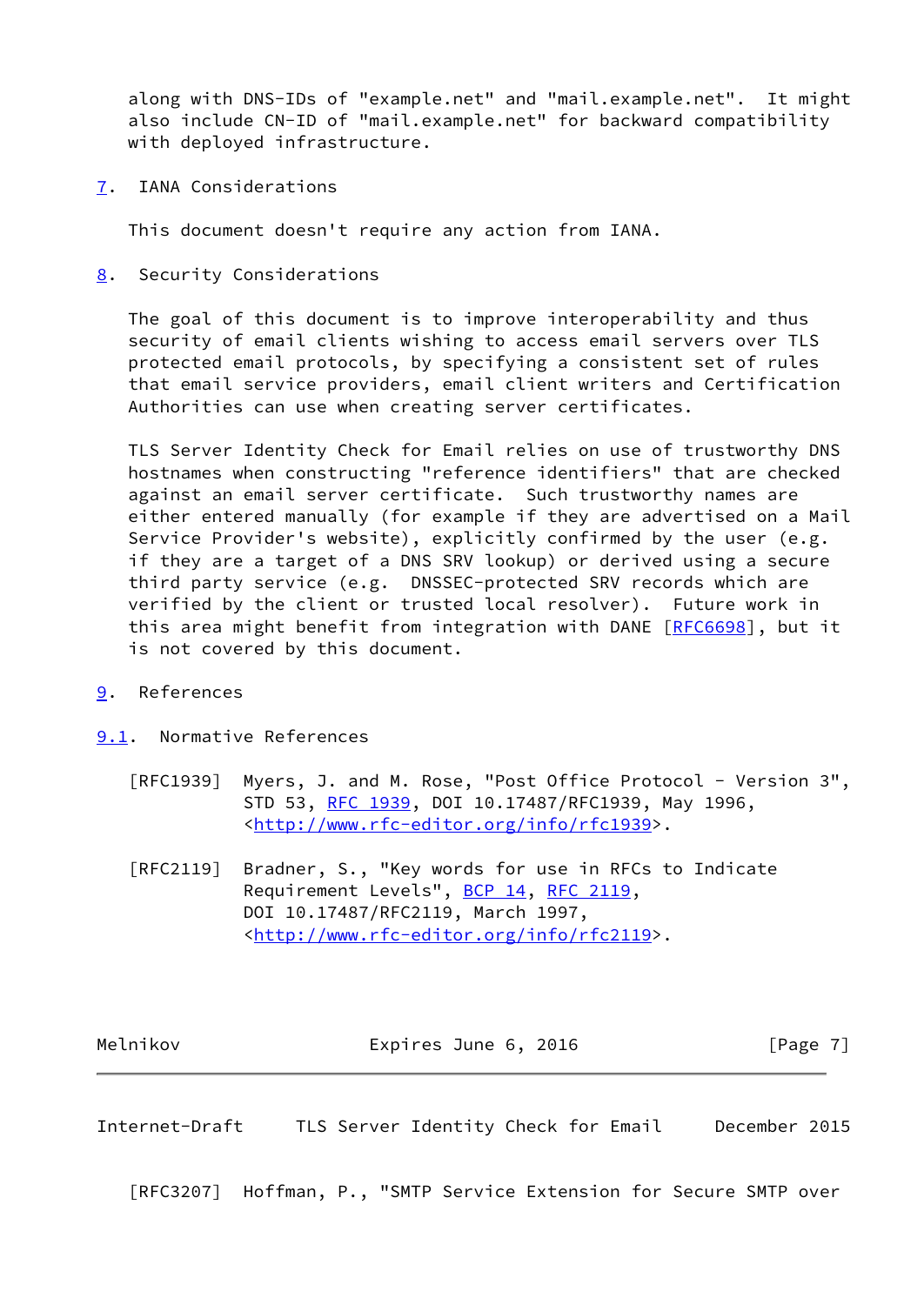Transport Layer Security", [RFC 3207](https://datatracker.ietf.org/doc/pdf/rfc3207), DOI 10.17487/RFC3207, February 2002, <<http://www.rfc-editor.org/info/rfc3207>>.

- [RFC3501] Crispin, M., "INTERNET MESSAGE ACCESS PROTOCOL VERSION 4rev1", [RFC 3501,](https://datatracker.ietf.org/doc/pdf/rfc3501) DOI 10.17487/RFC3501, March 2003, <<http://www.rfc-editor.org/info/rfc3501>>.
- [RFC4985] Santesson, S., "Internet X.509 Public Key Infrastructure Subject Alternative Name for Expression of Service Name", [RFC 4985,](https://datatracker.ietf.org/doc/pdf/rfc4985) DOI 10.17487/RFC4985, August 2007, <<http://www.rfc-editor.org/info/rfc4985>>.
- [RFC5804] Melnikov, A., Ed. and T. Martin, "A Protocol for Remotely Managing Sieve Scripts", [RFC 5804,](https://datatracker.ietf.org/doc/pdf/rfc5804) DOI 10.17487/RFC5804, July 2010, <<http://www.rfc-editor.org/info/rfc5804>>.
- [RFC5280] Cooper, D., Santesson, S., Farrell, S., Boeyen, S., Housley, R., and W. Polk, "Internet X.509 Public Key Infrastructure Certificate and Certificate Revocation List (CRL) Profile", [RFC 5280,](https://datatracker.ietf.org/doc/pdf/rfc5280) DOI 10.17487/RFC5280, May 2008, <<http://www.rfc-editor.org/info/rfc5280>>.
- [RFC6125] Saint-Andre, P. and J. Hodges, "Representation and Verification of Domain-Based Application Service Identity within Internet Public Key Infrastructure Using X.509 (PKIX) Certificates in the Context of Transport Layer Security (TLS)", [RFC 6125,](https://datatracker.ietf.org/doc/pdf/rfc6125) DOI 10.17487/RFC6125, March 2011, [<http://www.rfc-editor.org/info/rfc6125](http://www.rfc-editor.org/info/rfc6125)>.
- [RFC6186] Daboo, C., "Use of SRV Records for Locating Email Submission/Access Services", [RFC 6186](https://datatracker.ietf.org/doc/pdf/rfc6186), DOI 10.17487/RFC6186, March 2011, <<http://www.rfc-editor.org/info/rfc6186>>.
- [RFC6409] Gellens, R. and J. Klensin, "Message Submission for Mail", STD 72, [RFC 6409,](https://datatracker.ietf.org/doc/pdf/rfc6409) DOI 10.17487/RFC6409, November 2011, <<http://www.rfc-editor.org/info/rfc6409>>.
- <span id="page-8-0"></span>[9.2](#page-8-0). Informative References
	- [RFC2595] Newman, C., "Using TLS with IMAP, POP3 and ACAP", [RFC 2595,](https://datatracker.ietf.org/doc/pdf/rfc2595) DOI 10.17487/RFC2595, June 1999, <<http://www.rfc-editor.org/info/rfc2595>>.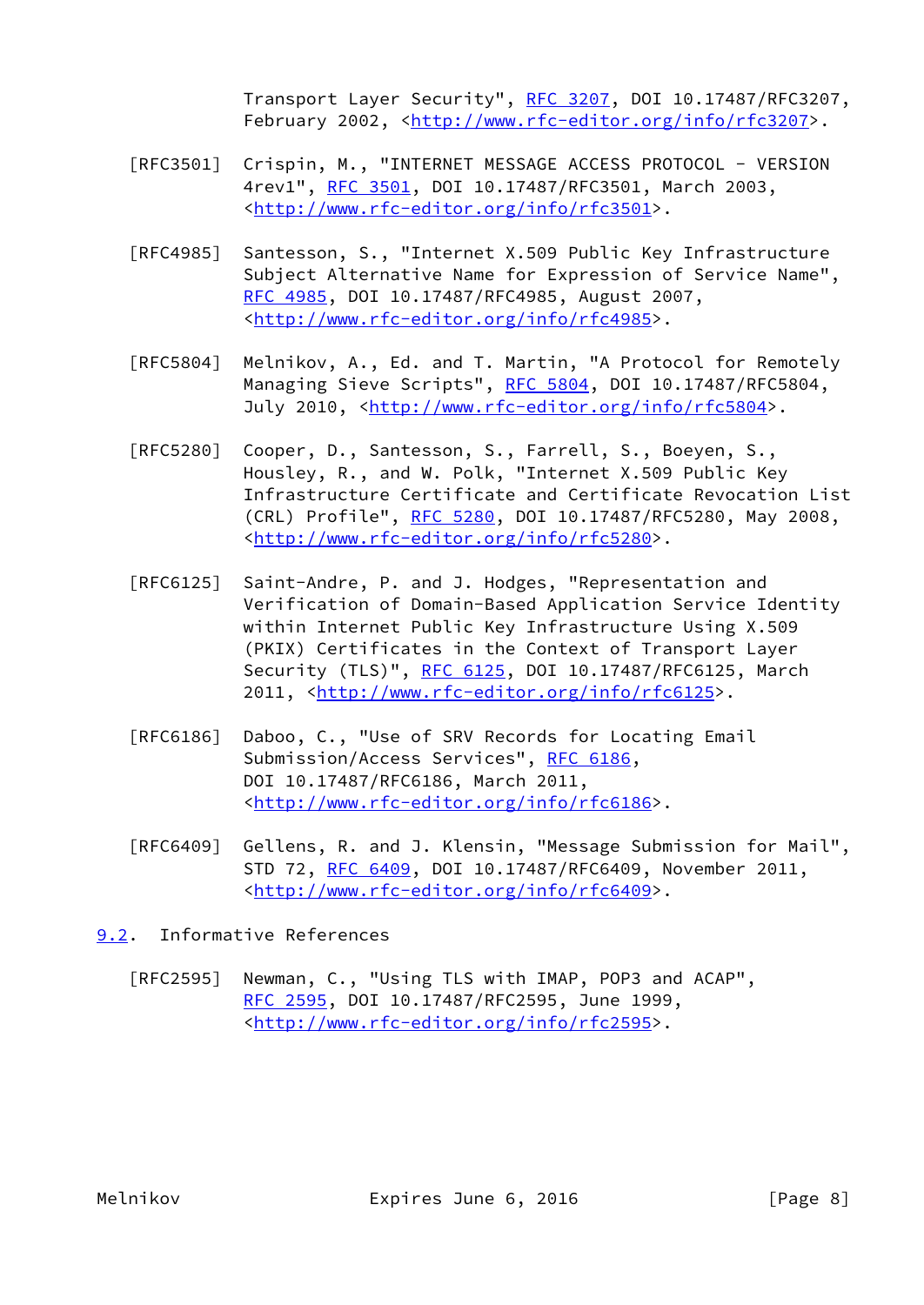Internet-Draft TLS Server Identity Check for Email December 2015

- [RFC3986] Berners-Lee, T., Fielding, R., and L. Masinter, "Uniform Resource Identifier (URI): Generic Syntax", STD 66, [RFC 3986,](https://datatracker.ietf.org/doc/pdf/rfc3986) DOI 10.17487/RFC3986, January 2005, <<http://www.rfc-editor.org/info/rfc3986>>.
- [RFC5234] Crocker, D., Ed. and P. Overell, "Augmented BNF for Syntax Specifications: ABNF", STD 68, [RFC 5234](https://datatracker.ietf.org/doc/pdf/rfc5234), DOI 10.17487/RFC5234, January 2008, <<http://www.rfc-editor.org/info/rfc5234>>.
- [RFC6698] Hoffman, P. and J. Schlyter, "The DNS-Based Authentication of Named Entities (DANE) Transport Layer Security (TLS) Protocol: TLSA", [RFC 6698,](https://datatracker.ietf.org/doc/pdf/rfc6698) DOI 10.17487/RFC6698, August 2012, [<http://www.rfc-editor.org/info/rfc6698](http://www.rfc-editor.org/info/rfc6698)>.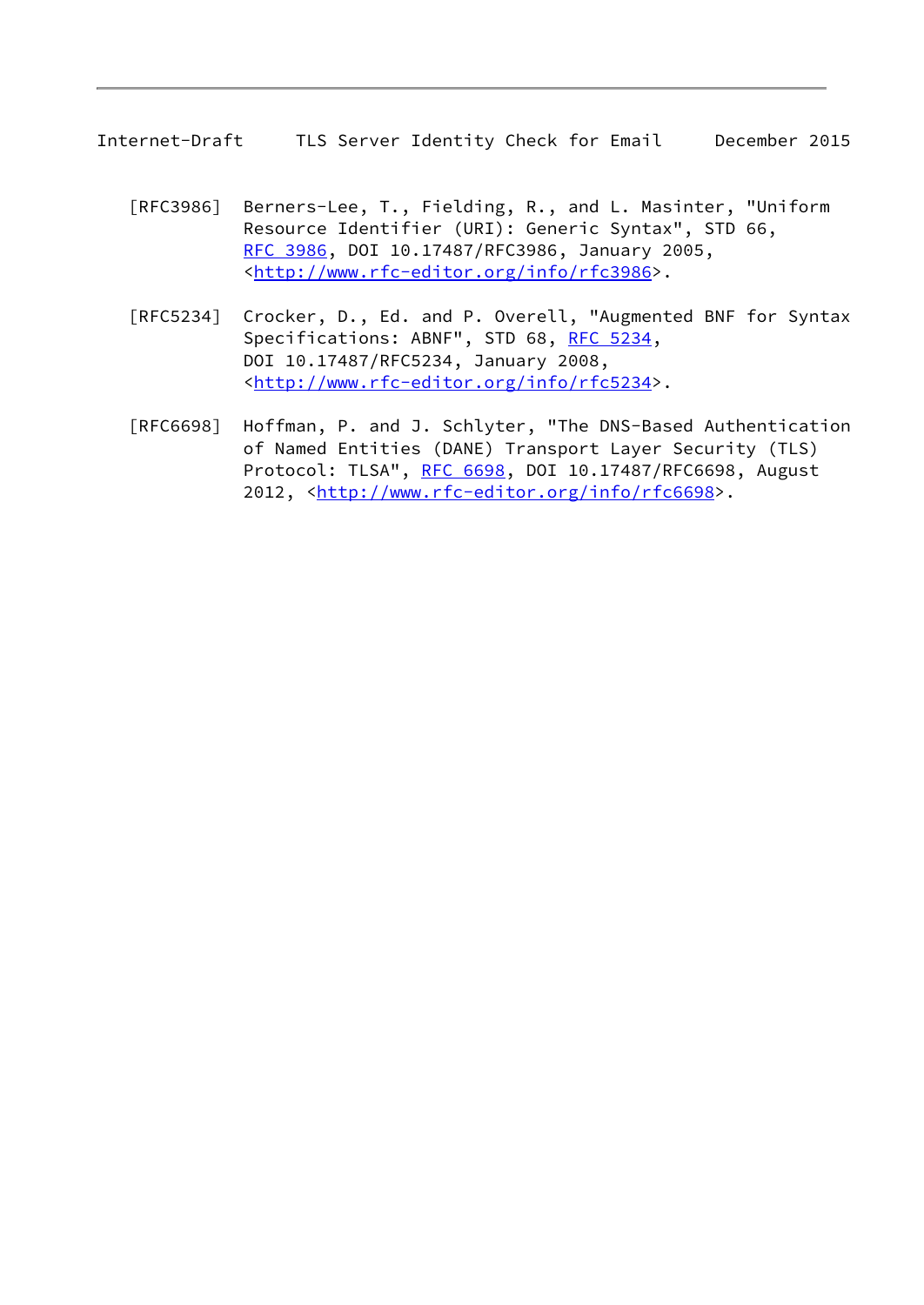Melnikov **Expires June 6, 2016** [Page 9]

<span id="page-10-1"></span>Internet-Draft TLS Server Identity Check for Email December 2015

<span id="page-10-0"></span>[Appendix A.](#page-10-0) Acknowledgements

 Thank you to Chris Newman, Viktor Dukhovni, Sean Turner, Russ Housley and Alessandro Vesely for comments on this document.

The editor of this document copied lots of text from [RFC 2595](https://datatracker.ietf.org/doc/pdf/rfc2595) and [RFC](https://datatracker.ietf.org/doc/pdf/rfc6125) [6125](https://datatracker.ietf.org/doc/pdf/rfc6125), so the hard work of editors of these document is appreciated.

<span id="page-10-2"></span>[Appendix B.](#page-10-2) Changes since [draft-ietf-uta-email-tls-certs-00](https://datatracker.ietf.org/doc/pdf/draft-ietf-uta-email-tls-certs-00)

[[Note to RFC Editor: Please delete this section before publication]]

 Added another example, clarified that subjectAltName and DNS SRV are using slightly different syntax.

As any certificate can only include one CN-ID, corrected examples.

 Split rules to talk seperately about requirements on MUAs, CAs and MSPs/CSR generation tools.

Updated Introduction section.

Author's Address

 Alexey Melnikov Isode Ltd 14 Castle Mews Hampton, Middlesex TW12 2NP UK

EMail: Alexey.Melnikov@isode.com